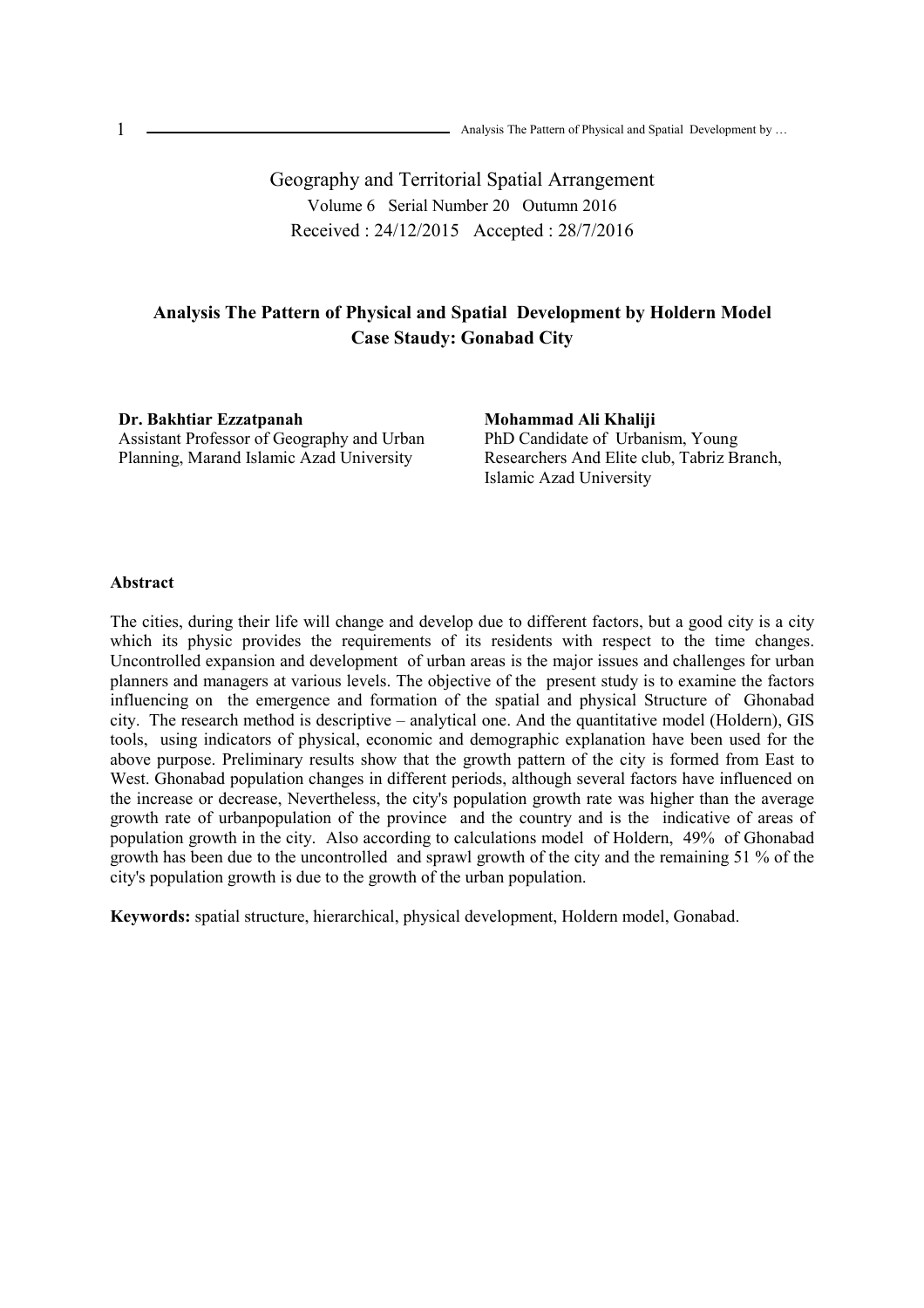Geography and Territorial Spatial Arrangement Volume 6 Serial Number 20 Outumn 2016 Received : 2/1/2016 Accepted : 3/8/2016

# **Application of Network Analytic Process in locationing New Parks Case Study: District Three of Ahwaz City**

**Sahar Hassanpour**  M.Sc of Geography and urban planning , Payam Nour University

**Dr. Abdulnabi Sharifi**  Profesor Assistant of Geography and urban planning , Payam Nour University

### **Dr. Mohammad Bafghizadeh**

Profesor Assistant of of Climatology, Payam Nour University

### **Abstract**

With the development of urbanization, green areas was highly regarded and was recognized as an important symbol of urban ecosystem health. Parks and green spaces plays an important role in improving the quality of life of the people living in urban areas; But the uneven distribution of parks and negligence of the desired criteria for locating parks, makes the benefits and merits of the parks not to be realized as optimum. District No. 3of Ahwaz, due to uneven distribution and lack of observing the regualtions of the parks locating, is faced with the same problem; Thus, this study was conducted with the aim of locating new parks in District 3 of Ahwaz City. To achieve the above said goal, with a practical approach and Analytical and descriptive nature, the six indicators were used which were deriven from the studies and expert opinions that the required information were gathered and analyzed by studying literature, previous researches, development plans of Ahvaz. And by the Analytic Network Process and network analysis tools in Arc GIS software were analyzed. Calculations showed that11 neighborhood of district No.3 of Ahwaz has no park. By comparing the standard per capita of parks in neighborhoods and the detailed plan approved in 1997 (13.4  $m<sup>2</sup>$ ) it was founded that 76.78% of neighborhoods in terms of having Park are placed at deprived and underdeveloped condition. Review of the performance radius of the parks showed that 53 percent of parks are in a good condition in providing services to the objective residents and the remaining 47 percent are in unfavorable condition. The findings of locatioing of new parks was twenty places, which the priority of their establishment was determined by the application of Super Decisions software. The results indicated that the distribution of parks is very unbalanced in district No.3 of Ahwaz City and the population density is not regarded and the rinciples of park locating has not been observed And for overcoming such gap, construction of a new park is required. But the construction of new parks should be based on the existing standards in order that while providing higher performance ensures the quality of life and satisfaction of Citizens.

**Keywords:** location, new parks, Analytic Network Process, Ahwaz city, New Location-Allocation.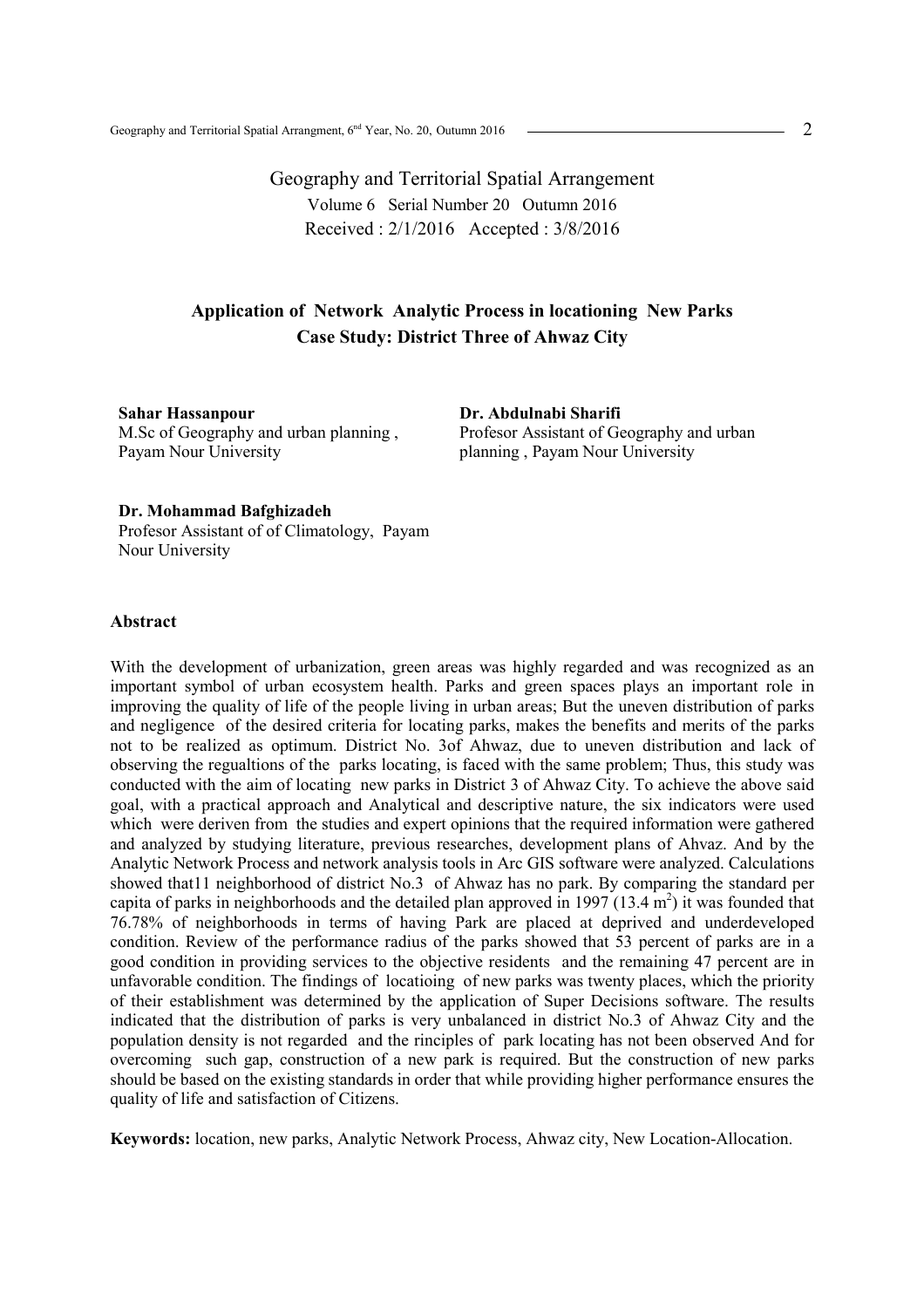Geography and Territorial Spatial Arrangement Volume 6 Serial Number 20 Outumn 2016 Received : 9/1/2016 Accepted : 10/8/2016

# **An Analysis on The Spatial inequality of Tehran City and Prediction of Planning Priorities**

**Dr. Mohammad Taghi Rahnemaiee**  Associate Professor of Geography Faculty, Tehran University

**Dr. Ahmad Pourahmad**  Professor of Geography Faculty, Tehran University

**Dr. Hossein Hataminejad**  Associate Professor of Geography Faculty, Tehran University

**Ayoub Manouchehri Miandoab**  PhD candidate of Geography and Urban Planning, Tehran University

### **Abstract**

At the present time, the main cause of the crisis of human society is rooted in social inequality and lack of justice. Today, planners, especially, geographers by the spatial or distributive justice plan, offers new strategies in the course of distribution of public interests based on the need, deserving and public benefit criteria. In this study, the city of Tehran has been studied as a case study. Since the spatial inequality in the city of Tehran is more evident than in other cities, it has been selected, the aim of the study is spatial analysis and classification of the areas of Tehran city based on the selected indicators. The method of research is descriptive – analytical one that Factor Analysis, Cluster analysis, Diagnostic analysis, Regression and Multi-criteria decision-making methods have been used. The under study indicators include 7 parts of economics, social, physical, cultural, infrastructure, security, green space and pollution. According to the results of factor analysis, the areas of Tehran city classified separately. At the next stage, the areas of Tehran city were classified by using other methods and classified in four levels of developed, upward moderate, downward moderate and underdeveloped by using Cluster analysis. Finally, diagnostic analysis has been used to select the final clustering. The results show that the northern areas of Tehran city are developed in comparison with the other areas and also the gap between the northern areas is too much than others. While southern areas are almost at the same level. Finally, with respect to the regression forecast model, the social and infrastructure sectors have been suggested as the first priority to be developed in the underdeveloped areas. Economical and cultural indicators at the second priority and physical and landscaping sectors are at the next priority. Also, security sector has been proposed at the fourth priority in developed areas.

**Keywords:** inequality, spatial, Tehran city, planning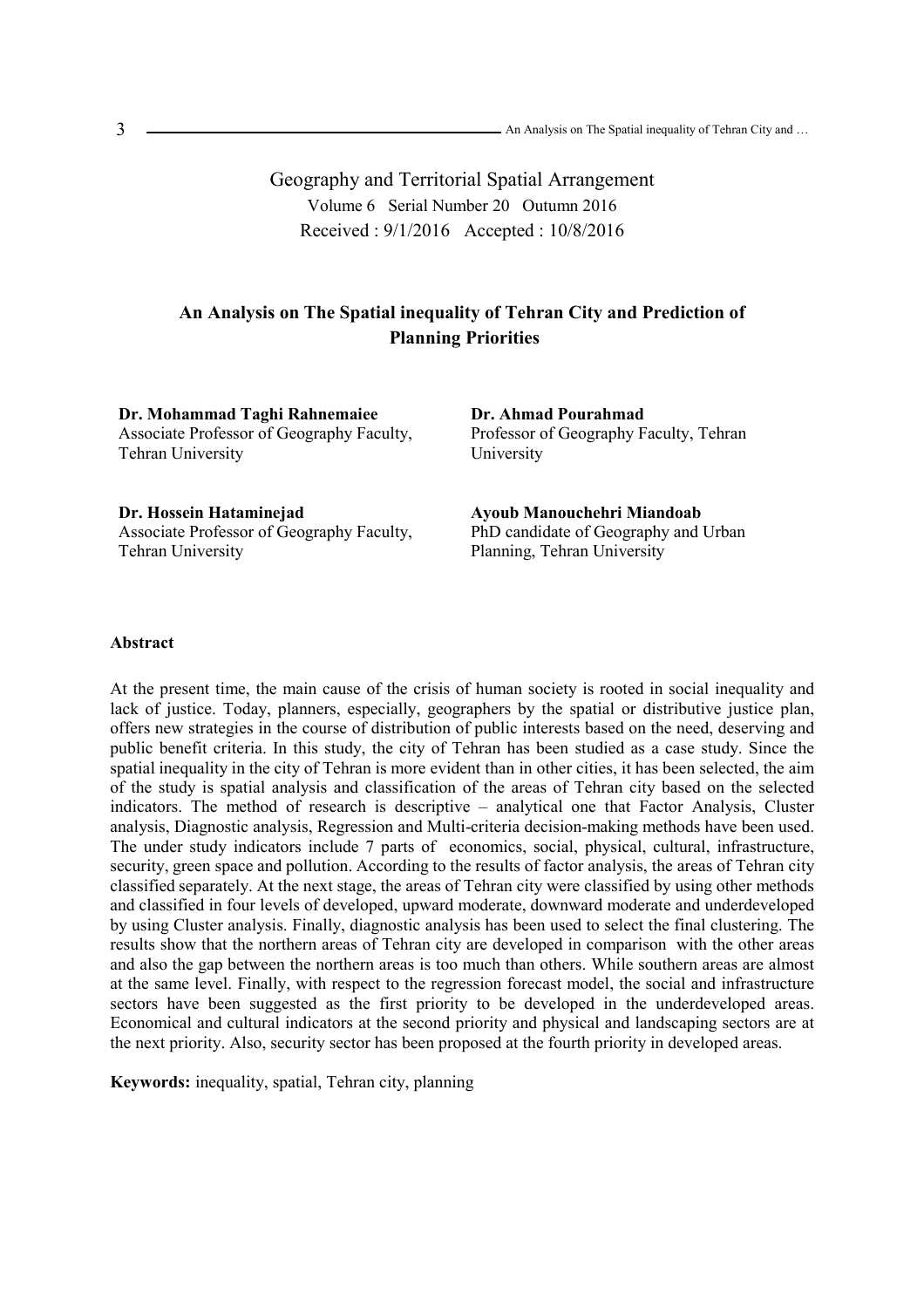Geography and Territorial Spatial Arrangement Volume 6 Serial Number 20 Outumn 2016 Received : 15/1/2016 Accepted : 6/8/2016

# **Developing Strategic Environmental Planning map Based on Land use Changes and Flood Zones Case study: Neka River**

**Payam Ebrahimi** phD candidate of Water shed Science and Engineering, Tehran University

**Dr. karim soleymani**  Professor, Department of Watershed Management, Faculty of Natural Resources, Sari Agricultural Sciences and Natural Resources

### **Dr. kaka shahedi**

Assistant Professor, Department of Watershed Management, Faculty of Natural Resources, Sari Agricultural Sciences and Natural Resources

## **Abstract**

Providing the right and appropriate solution in the shortest possible time is a goal that a strategic planning follows among the risk factors. Land use changig is one of the invisible and hazardeous factors which icreases the flood zone and its return period. In this study, by using Landsat satellite images  $ETM^+$  2000 and IRS-1D 2012, the percentage of land uses changing of Neka catchment area in Mazandaran province and level of flood occurance with return periods of (2, 5, 10, 25, 50, 100 and 200 years) in HEC-RAS and ENVI software environment were determined. Then the results were transferred to GIS environment and it was observed that in . the past decade, in addition to the change of land uses, the flood zone of the specified return period has also increased. The results showed that the use of agricultural lands has increased 2.27%, , unusable lands 7.31% and the urban lands 1.91 respectively. On the contrary, the forest and pasture lands has increase 10.22% and 1.27% respectively. The results of this study indicate that the HEC-RAS and HEC-GeoRAS using ARC GIS model can provide the appropriate numerical values and graphics for investigating the hydraulic characteristics of flow in rivers and for flood hazard mapping with more accuracy.

**Keywords:** Planning, Flood, Land use, Neka, HEC-RAS.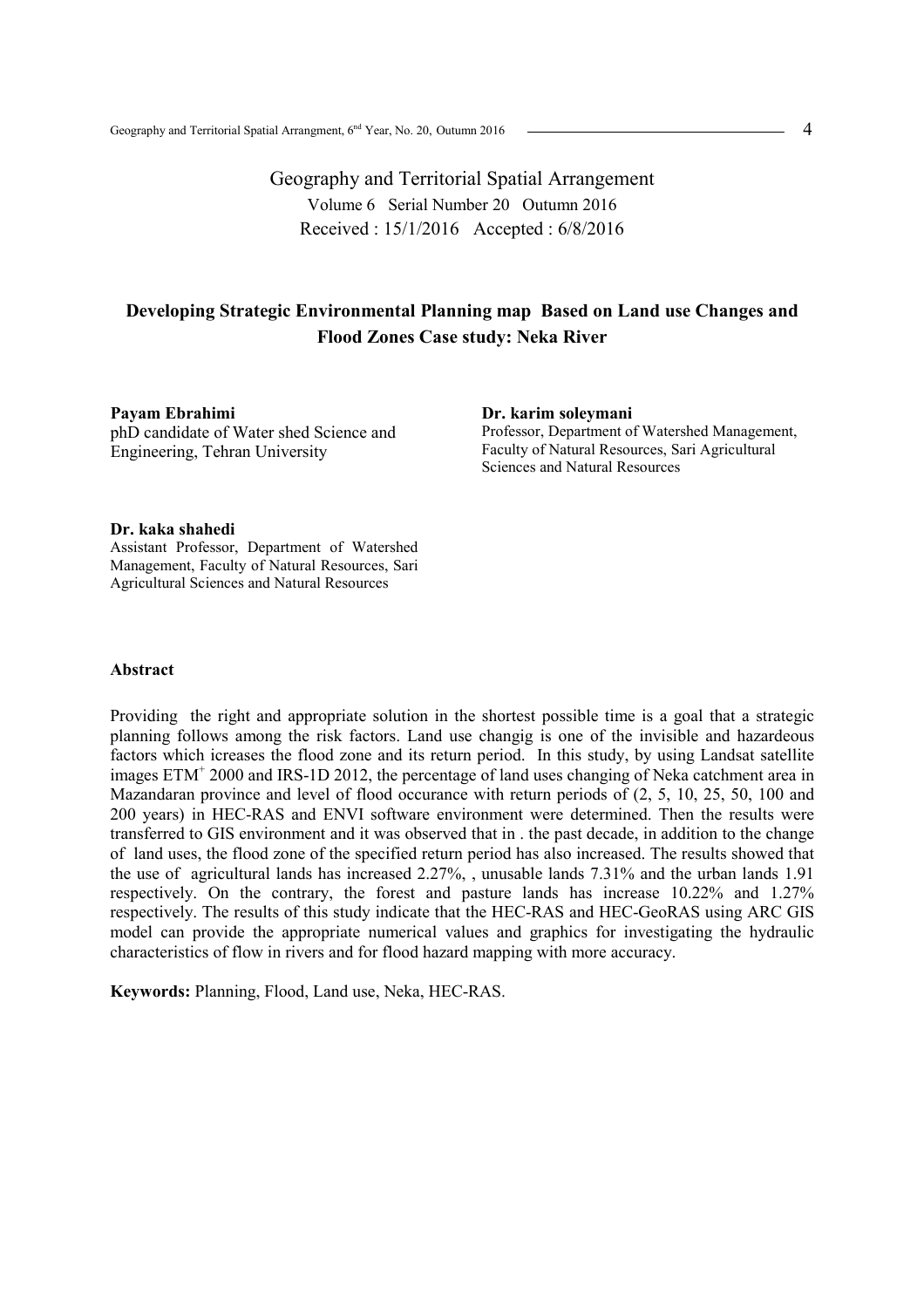Geography and Territorial Spatial Arrangement Volume 6 Serial Number 20 Outumn 2016 Received : 22/1/2016 Accepted : 26/8/2016

# **Investigation and Identifing The Potentials, Capabilities and Limitations of Tourism Industry in Rural Areas Case Study: Meymand Village in Kerman County**

**Dr. Yousef Ghanbari**  Associate Professor of Geography and Rural Planning, Isfahan University

**Zahra Kazemi**  M.Sc of Tourism planning, Isfahan University

**Dr. Hamid Barghi**  Associate Professor of Geography and Rural Planning, Isfahan University

**Fateme Kazemi Askari**  M.Sc of Agricultural Extension & Education, Shiraz University

### **Abstract**

Appreance of tourism as a need and its changing in to one of the largest service industry in the world and its professionalization has created this chance that each destination can hope to benefit from the resources of tourism. This study aimed to investigate the tourism potential and capabilities of Meymand village and present strategic solutions for developing rural tourism in this area. This research is of applied type and the study method is a combination of descriptive-analytical one. The research population were two groups of tourists and expert tourists that were selected based on Cochran formula among 750 tourists of year 2013 and 35 tourist experts and 150 people were selected as the research sample. Also, all tourism experts in research area were interviewed.then a questionaire was used for gathering data. The reliebility of questionaire was assessed with Cronbach's alpha, rated from 0.73 for tourists up to 0.84 for the experts. Statistical models such as factor analysis in SPSS software environment , SWOT model and Exel software were used to analyze the data. The results of factor analysis showed that infrastructure services with 14.682 percent, cultural factor with 9.934 percent, Reception Services With 7.087 percent, health services with 5.254 percent, economic factor with 4.757 percent and welfare facilities with 4.501 are the important factors in promoting tourist attrwaction. Also, the results of SWOT analysis showed this fact that Meymand village in spite of opportunitie and strenght points such as geographic location, diversity resources and natural historical and cultural attractions is faced with several threats and weaknesses points including the lack of tourism infrastructure and enough propaganda. This research is seeking to help the tourism industry of this village through presenting proper strategies. Among the strategies, the strength points with 3.222, weaknesses with 2.989, opportunities with 2.864, and threats with 2.785 scores were ranked respectively. With respect to the results of tables 4,5 and 12, the research hypothesis is confirmed, so that in Meymand Village, the internal factors can have a more important and effective role on the tourism development in comparing with the external ones.

**Keywords**: potential and limitations of tourism, rural development, Meymand Village, SWOT.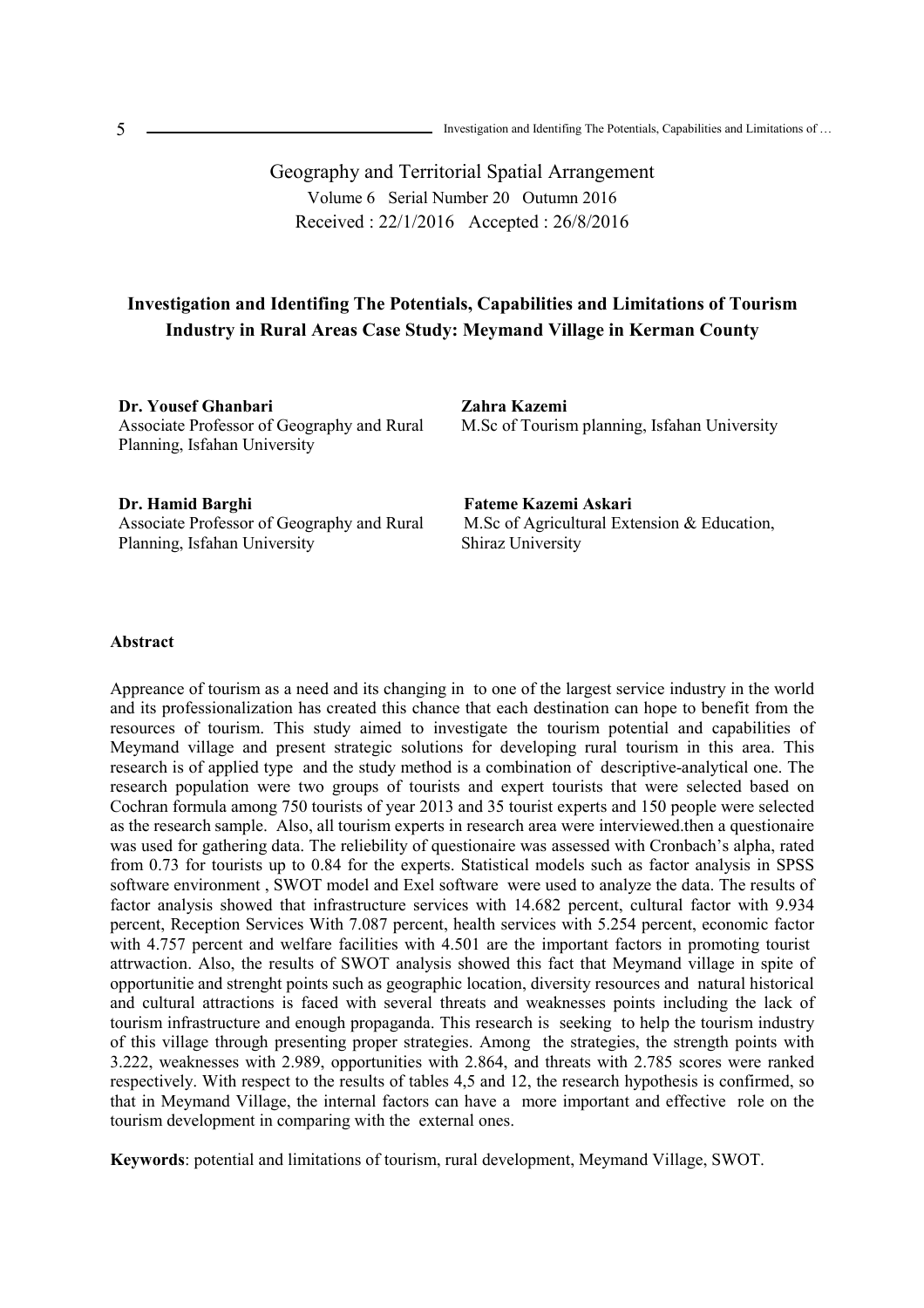Geography and Territorial Spatial Arrangement Volume 6 Serial Number 20 Outumn 2016 Received : 27/1/2016 Accepted : 3/9/2016

# **A Survey on The Measurement of Citizens' Satisfaction in The Life Quality Case Study: Qaemshahr**

**Dr.Rahimberdi Annamoradnejad**  Associate professor, Dept. of Geography and urban planning,Mazandaran University

**Dr. Asadollah Divsalar**  Assistant professor, Dept. of Geography, Payamnoor University

**Saber Mirabi**  M.Sc of Geography and urban planning

### **Abstract**

Ghaemshahr is faced with some problems from the view point of the environment quality such as, access, density and traffic, health, beauty, vitality etc. This paper investigates Ghaemshahr citizens' satisfaction regarding the quality of the living environment. In this regard, methods and related indicators of environmental quality were studied and ultimately driven by indicators based on citizens' satisfaction and to achieve the aims, HMR metod was selected. Analyzing data was performed by using statistical methods such as factor analysis,T test, multiple linear regression. The sample was selected 323 people from a population of 172,000 and questionnaires were distributed among them. The results shows that no meaningful relationship there exists between some of the Social and economic variables, such as the level of education, age and income with satisfaction of the environment quality, and, no meaningful relationship exists between the married, gender suspended and job factors with satisfaction of the environment quality. Also examining the amount of correlation between physical and environmental variables with satisfaction of environmental quality showed that between physical variables (period of time in a neighborhood) with satisfaction a meaningful relationship have existed and no meaningful relationship exist between Environmental variables (sound, smell, the pollution and garbage) with satisfaction.

**Keywords**: quality of life, urban environment, Ghaemshahr, satisfaction.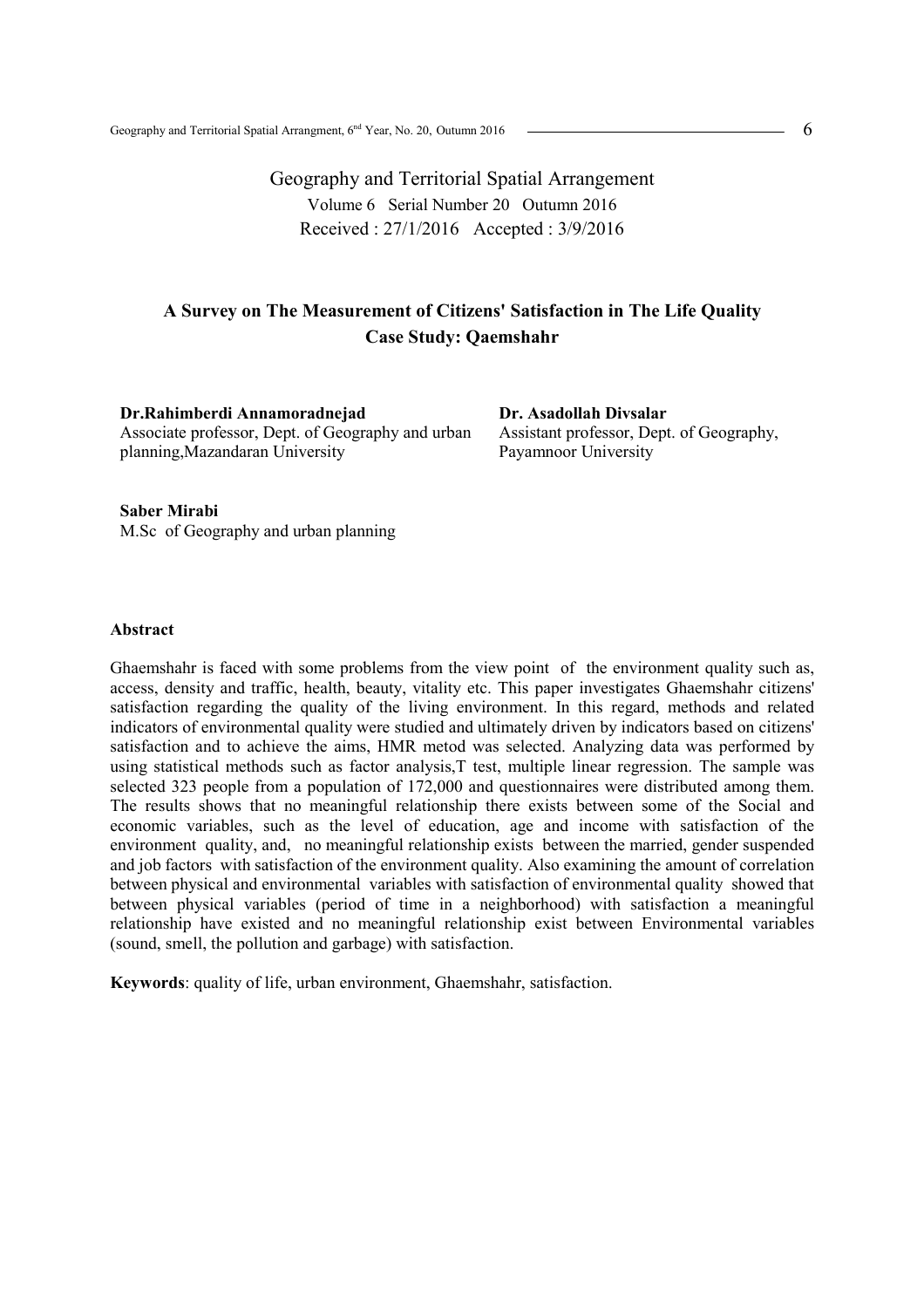Geography and Territorial Spatial Arrangement Volume 6 Serial Number 20 Outumn 2016 Received : 10/2/2016 Accepted : 31/8/2016

# **Measuring The Potential of The Urban Lost Spaces with Sustainable Green Space Development Approach; Case Study; Akhound Neighborhood, Qazvin**

**Dr. Mahdi Zandieh**  PhD of Landscape architecture, London **Pedram Hessari**  PhD candidate of Architecture, Imam Khomeini International University, Qazvin

**Saman Tobna** M.Sc student of Urban Design, Jundi-shapur University of Technology

**Arezo Mohtasham**  M.Sc student of the Islamic architecture, Imam Reza International University

### **Abstract**

Sustainable urban development can be pursued by utilizing all the elements and spaces available in the cities. There are vacant useless spaces in the cities that while are of no visual benefits, have many potential capacities. Urban lost spaces – as dynamic potential spaces in developing stability elements and sustainable development purposes having indices and potential abilities – are worth repairing and recreating. To make the transferability potential of these spaces into green space land use practical, they should be studied and influential factors in improving the design with environmental approach must be investigated to increase the environmental efficiency of these spaces. It could be said that by determining priorities and valued hierarchy, with sustainable green spaces developmental approach, efficient spaces need to be recognized based on the priorities to properly utilize the capacities and capitals.In this research, using analytic-practical approach, the ABCs of lost spaces and determining factors in their formation were first investigated against such indexes as: spaces with garbage accumulation index, destruction, abandoned, unpleasant visual, defenseless space sense, place for gangs and tramps, unplanned and without specified land use; through library and field studies. Then four places were identified with these characteristics in Akhound neighborhood through case study. Finally, based on the purpose of changing their land use to green spaces, and by using hierarchical analysis method with Expert Choice software and Qazvin Municipal Urban Affair Department experts' opinions, the potentials of transferring lost spaces in Akhound neighborhood were prioritized based on such indexes as: suitable area, population density, distance from available green space, green space use in the detailed plan, access to available communication network, and vicinity to available educational centers as well as residential centers. Based on the results, identified space number one with final weigh of 0.337 was the first priority in developing green spaces, and places number two, three, and four with the value of 0.282, 0.223, and 0.158 respectively, were in the later priorities, showing that, based on order of presentation, the priorities had less efficiency and suitability to be repaired and transferred into green spaces

**Keywords**: lost spaces, sustainable development, green spaces, Akhound neighborhood, Qazvin city, hierarchical (AHP).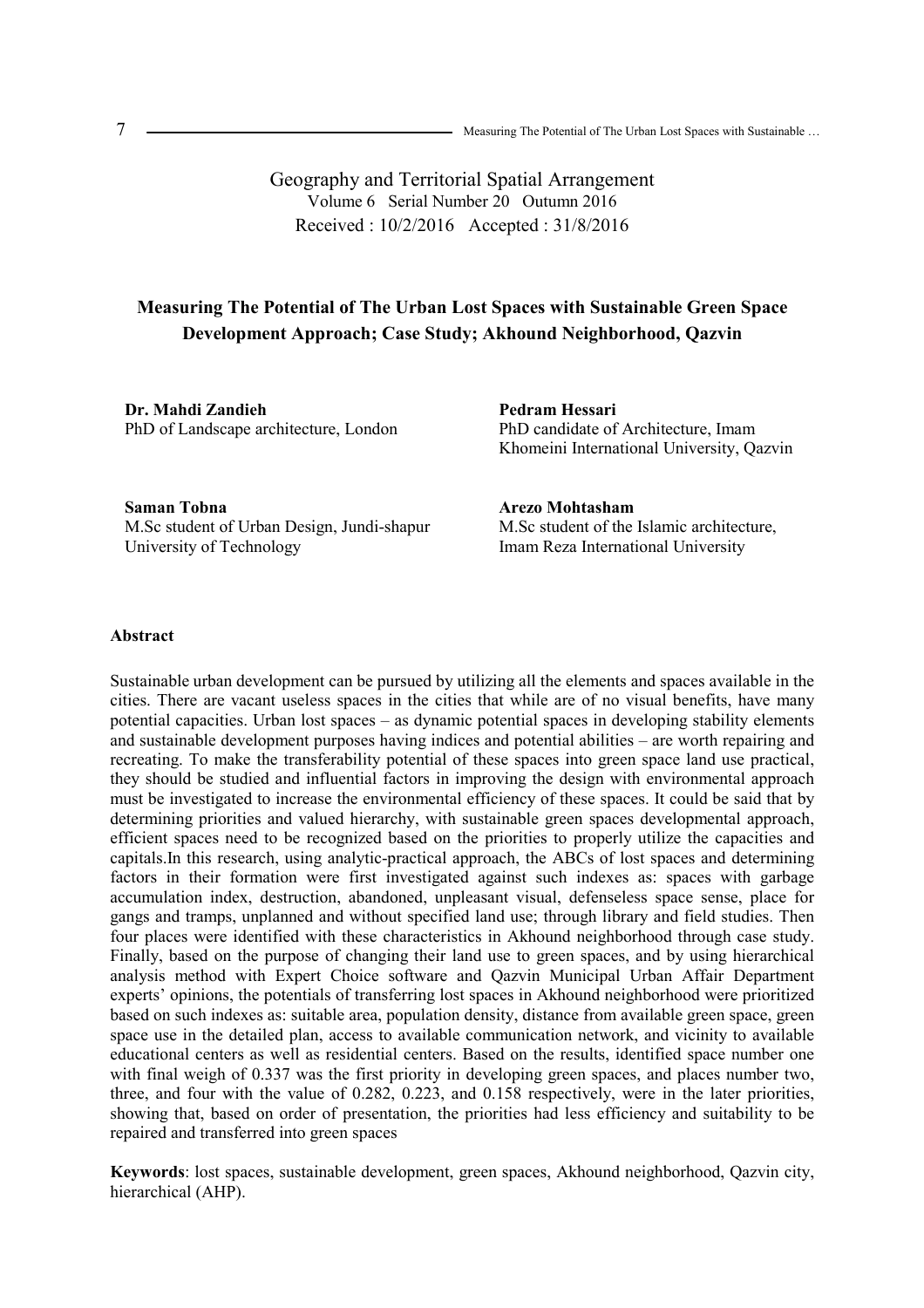Geography and Territorial Spatial Arrangement Volume 6 Serial Number 20 Outumn 2016 Received : 16/2/2016 Accepted : 9/9/2016

# **The Study & Analysis of Oscillation Changes of Discharge & Precipitation in Mund Basin**

**Dr. Gholam Hassan Jafari**  Assistant Professor of Geomorphology, Zanjan university

**Mahdi Doostkamian**  Ph.D candidate of climatology changes, Zanjan University

### **Abstract**

The aim of this study was to study the changes  $\&$  Detection of discharge  $\&$  precipitation circles  $\&$ annual precipitation of Mund basin. For this purpose, the annual discharge and precipitation data of this basin were extracted for the stations of Baba arab, dehram, dehrud, dejgan, hakan, karzin strait,Tangab & Hanifaghan srations during 1976-2011, then was scrutinized and analyzed by the use of trend and harmonic analysis methods in MATLAB software environment . The results showed that a 2-6 short time circle has been dominant on discharge & precipitation of Mund basin. Nevertheless, some long term cycles such as 17 & 25 year have been observed in the discharge of this river. The results of the analysis process of discharge & precipitation showed that the decrease & increase of river discharge was affected by the decrease & increase of basin precipitation in most of the stations. Nevertheless it can't be deducted definitely that discharge circles & changes of Mund basin was dependant on precipitation. Hence the effects of morphologic & geomorphologic factors of this basin can't be disregarded.

**Keywords**: Mund basin, discharge, precipitation, analyses of cycle, trend.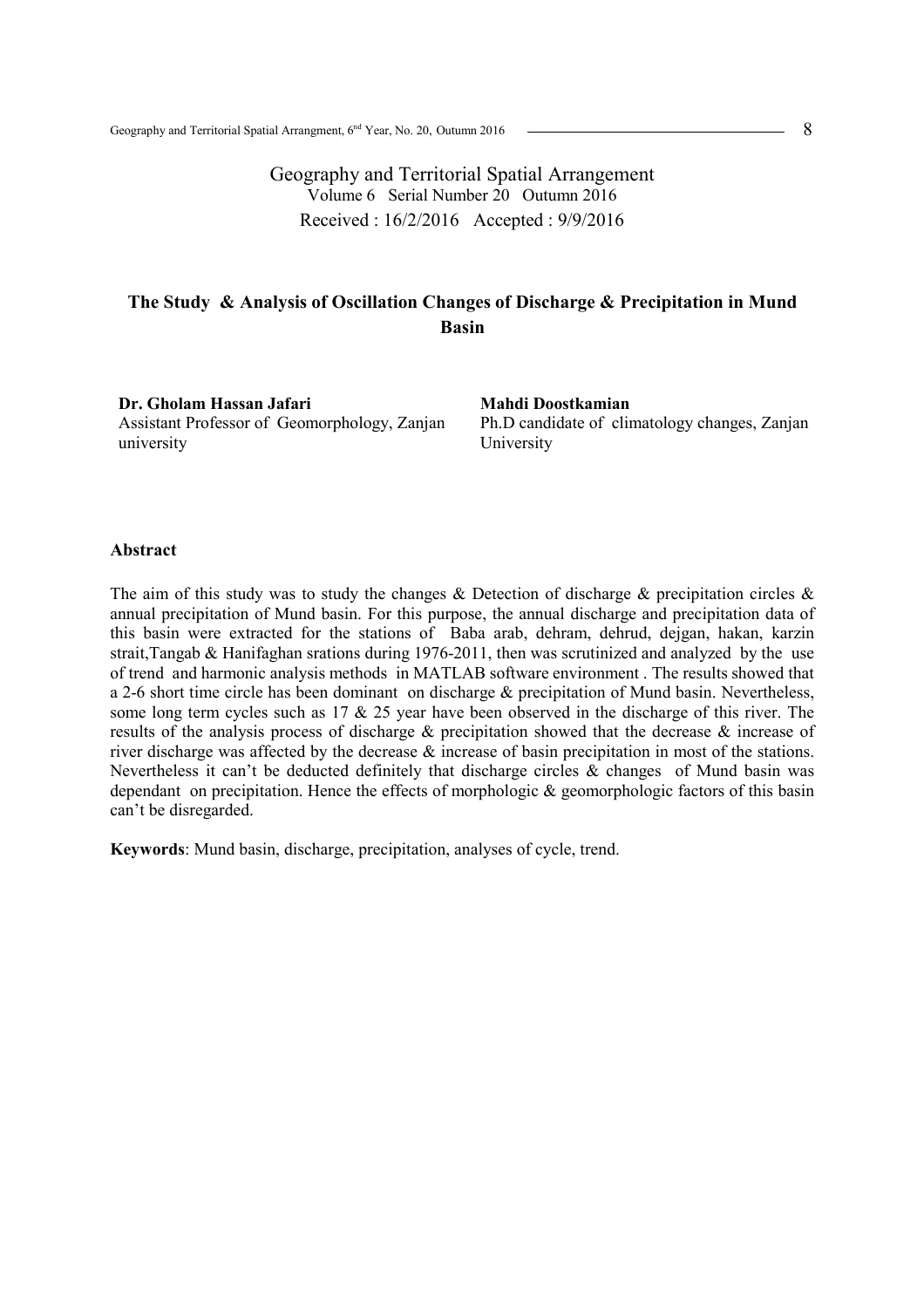Geography and Territorial Spatial Arrangement Volume 6 Serial Number 20 Outumn 2016 Received : 16/2/2016 Accepted : 8/9/2016

### **Assessment of Flood Hazard and its Zoning in Baft Plain (South East Part of Iran)**

**Mojgan Dehghani**  M.Sc of Environmental Geology, Shahid Bahonar Kerman University

**Dr. Ahmad Abbasnejad**  Associate professor of Geology, Shahid Bahonar Kerman University

### **Dr. Hossein Negaresh**

Associate Professor of Geography, Sistan and Baluchestan University

### **Abastract**

Baft Plain is one of flood-prone areas with frequent damages in Iran. So, in this study in order to separate hazard zones in this plain, its hazard zoning map was prepared using geomorphological and photogeological criteria and the field visit. The base for its preparation was the interpretation of the aerial photos of 1:50000, 1:20000 and 1:40000 of the area prepared in 1956, 1988 and 1992 respectively together with the field control. In order to separate different kinds of hazard zones, we need to observe the total area as a whole as well as stereoscopically. So, a print lay down was prepared from the photos. Since specific landforms are flood-prone (such as alluvial fans, deltas and flood plains), it is possible to evaluate the intensity and kind of flooding on these landforms considering delicate topography and tonal variations using aerial photos. So, the flood hazard zoning map of this plain was prepared by interpreting aerial photos and checking the interpreted map of the field. In the presented map several hazard zones such as checked 'high flood spreading hazard' on alluvial fans, 'high flood inundation hazard of the basal parts of alluvial fans' were identified and separated. Overlay of flood hazard map with the land use map revealed the elements at risk. Hence, some parts of Baft town lie at flood spreading hazard zone and the eastern parts of this town are threatened by river flooding. Also, several residential areas and agricultural fields are at threat. The prepared map may be used for all aspects of flood hazard management such as land use change, flood alerting, search and rescue operations, hazard resistant construction as well as flood-insurance rate determination. It is suggested that occupation of high hazard areas be forbidden by applying watershed management practices, the flood hazard being abated.

**Keywords:** Flood hazard mapping, Baft Plain, Geomorphology, Aerial photograph, GIS.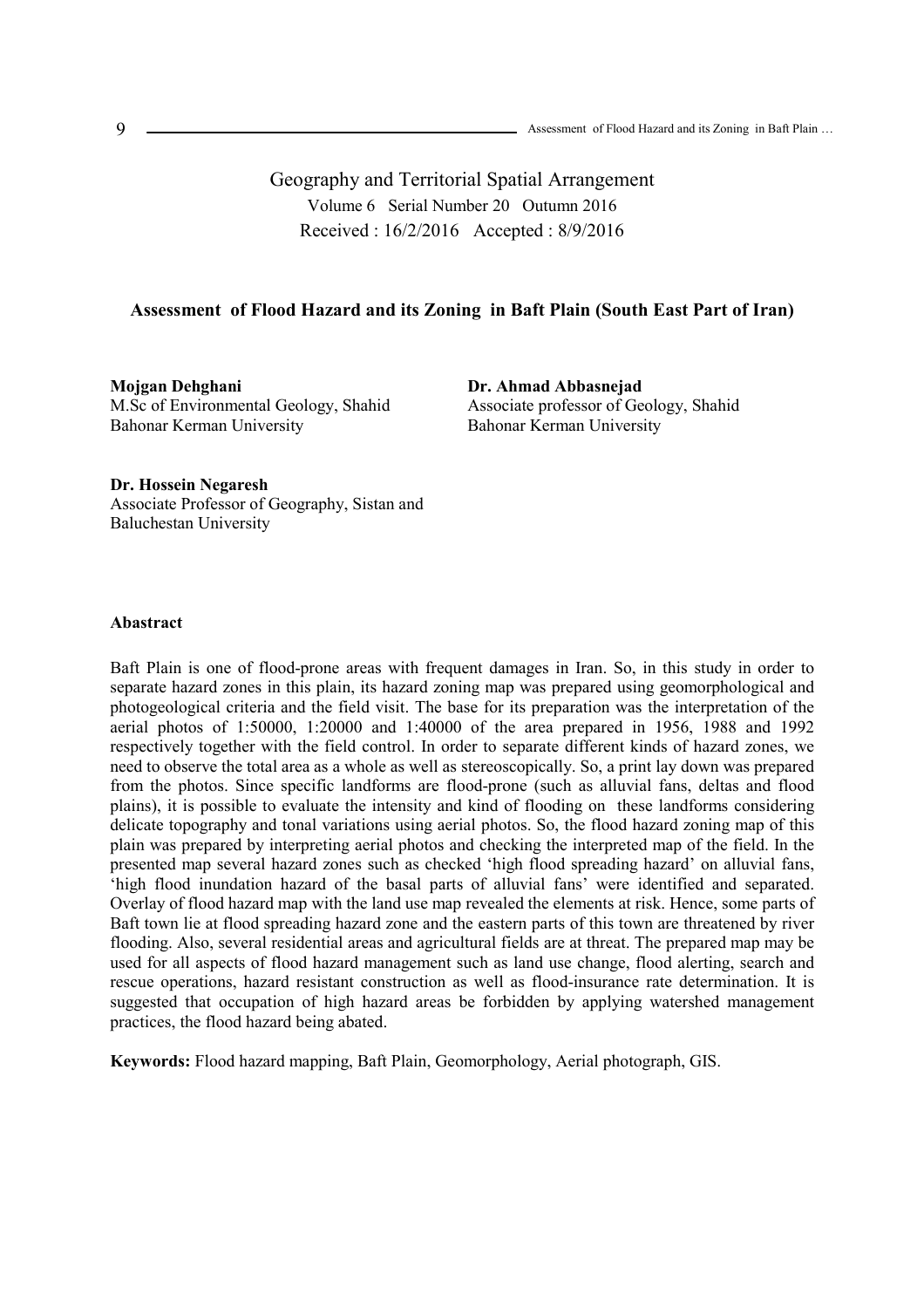Geography and Territorial Spatial Arrangement Volume 6 Serial Number 20 Outumn 2016 Received : 19/2/2016 Accepted : 12/9/2016

# **Assessment and Measurement of The Sustainability Condition of the Neighborhoods in The Sardasht City**

**Shirkooh Ahmadi**  Sardasht Azad University **Dr. Morteza Tavakoli**  Associate professor of Geography and Rual Planning, Zabol University

#### **Abstract**

Sustainable development and the subsequent neighborhood sustainable development is a concept that has been discussed in recent years in the scientific assemblies and has a close relationship with damages in social, environmental, economical and urban livelihoods, security, Participation, shape, texture and urban management. Today, most sustainable and most effective development programs are those which are based on the characteristics and needs of families and neighborhood communities. Therefore, the study, recognition and analysis of the abilitoies and capabilities of the urban neighborhoods is considered as a basic and important step in the process of developing, urban planning of urban sustainable development. Accordingly, this study is sought to evaluate the sustainability of Sardasht neighborhoods in terms of four dimensions of socio-cultural, economical, environmental and institutional physical alike. This research is a descriptive analytical one based on the documentary and library studies and field surveying. The population of this research is all Sardasht city neighborhoods, which among them 380 people were selected according to Morgan Table by simple random sampling as the statistical sample. And the data were analyzed using SPSS and GIS softwares. Results indicate that the the stability of Sardasht city neighborhoods from the view of inhabitants with the Average of (2.66), is lower than the median responses and is not desirable. The results show that between the different neighborhoods of the city, in respect of having developed indicators, there is inequality and tremendous difference. According to the research results, the biological indicator has the most stability in Sardasht city.The result of T-test shows that by comparing the mean of neighborhood's sustainability, the neighborhoods of Ashan, Sarchaveh, Farhangian and terminal have better conditions and the average of their stability is higher than the medium limit that the lowest amount of stability is in the neighborhoods of Serahe Marghan and Grda Sur.

**Keywords**: Assessment, Sustainability, a Neighborhood Sustainable, Index, Sardasht City.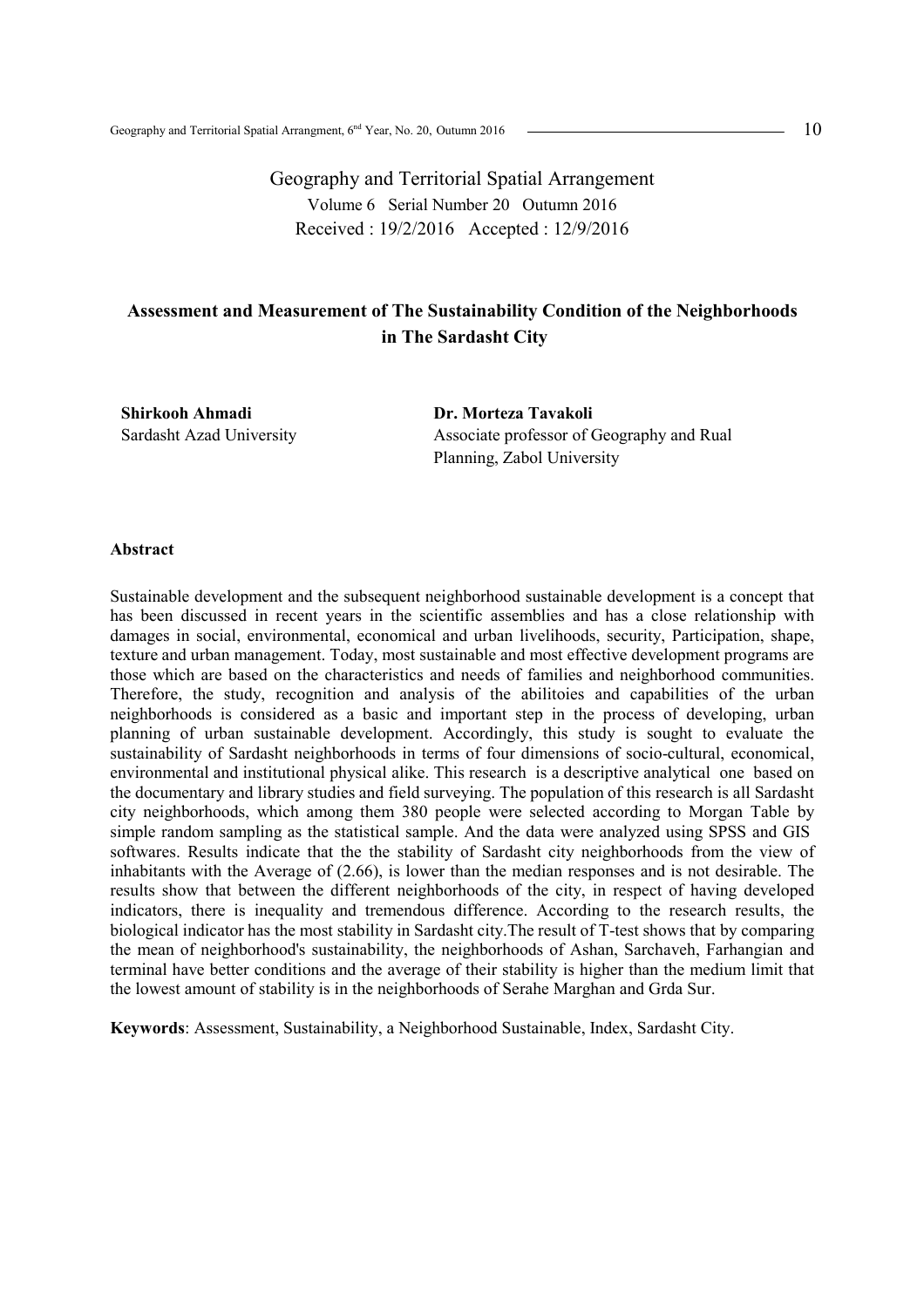Geography and Territorial Spatial Arrangement Volume 6 Serial Number 20 Outumn 2016 Received : 28/2/2016 Accepted : 23/9/2016

# **Study and Analysis of Spatial Distribution of Hotels Toward The Tourism Attractions Case Study: Shiraz City**

**Dr. Mohamad Hossein Saraii**  Professor Assistant of Geographi and Urban Planning, Yazd University

**Masoud Chaharrahi**  M.Sc Student of Geography and Urban Planning, Yazd University

**Meysam Safarpour**  Ph.D. candidate of Geography and Urban Planning, Yazd University

### **Abstract**

Tourism is considered as one of the greatest economical motives in the present century, up to the extent that forms more than 10% of the gross income of the countries in the world. Tourism industry in terms of making revenue and the impact on economic growth of the countries is going to become the first industry in the world. But for achieving the comparative advantages in this sector needs to create appropriate infrastructures, supplying the tourists' requirements and provision of desirable tourism facilities. Through this infrastructures, residential centers as the origin and destination of daily recreations has a great importance and has the most economical impact on tourism industry.The purpose of this study is the study and analysis of the spatial distribution of hotels toward the tourist attractions in Shiraz city. The research method is of Descriptive- analytical one and the method of collecting data is the library and field one. The analysis of data was performed in GIS environment using network analysis functions. The analyses related to the hotels' distribution and attractions is made through Multi-Distance Spatial Cluster Analysis functions and oriented distribution. The results showed that the spatial distribution of hotels toward the tourism attractions has not been made in appropriate with the tourism needs of the urban areas of Shiraz city, so that the spatial distribution of hotels and attractions have been placed as a clustered and centralized pattern in the central part of the city in Roodaki, Ahli, Tohid and Zand streets. The oriented distribution of hotels in view of the level of access and capacity are in the coverage area of oriented distribution of the attractions. The average of hotels' distance toward the tourism attractions is 2402.5. This concentration in the central part has caused some issues including lack of appropriate access to all tourism attractions, increase of traffic, limitation of urban green spaces and increase of different pollutants in the dense part of Shiraz City.

**Keywords**: spatial distribution, hotel, tourism attractions, Shiraz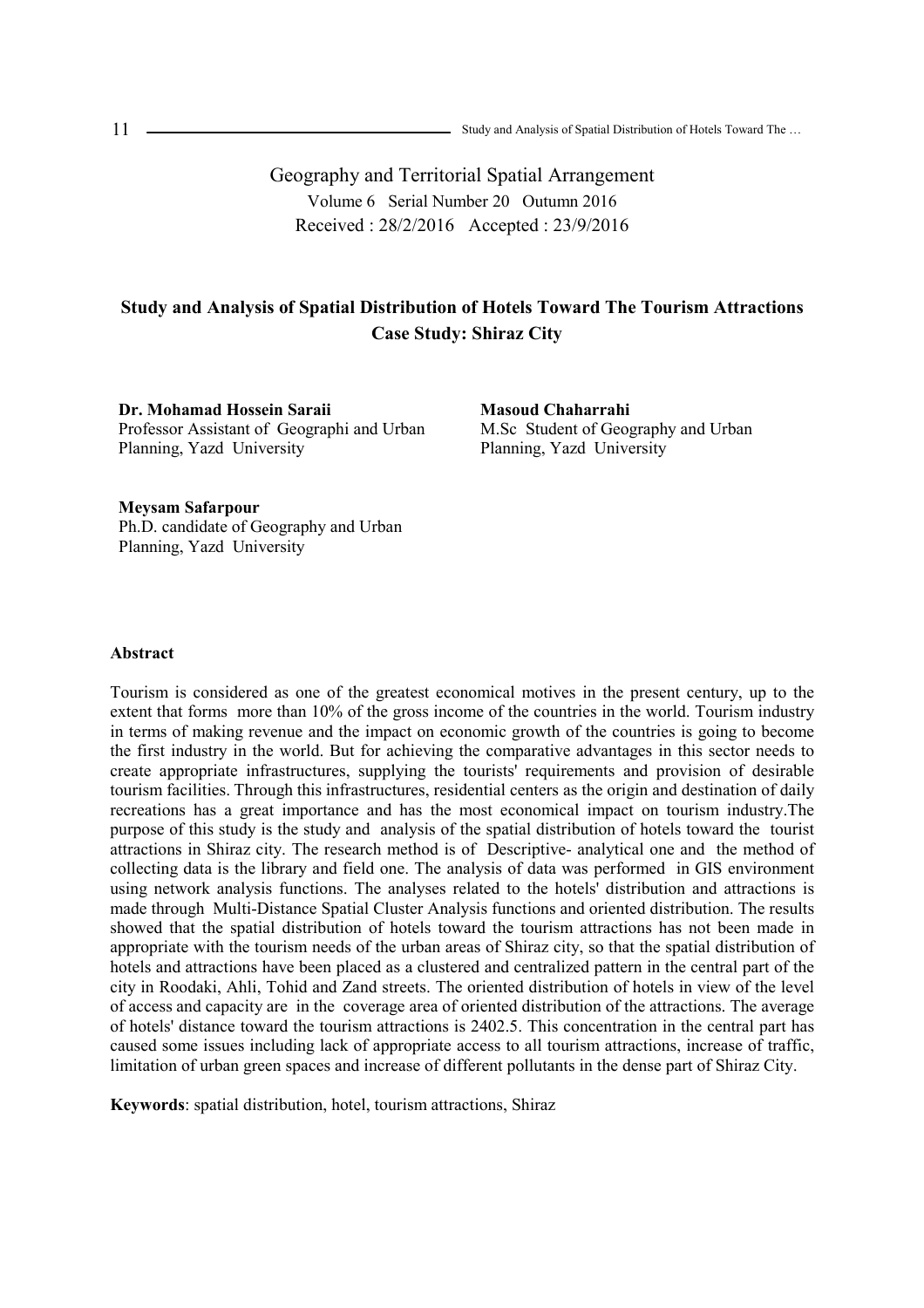Geography and Territorial Spatial Arrangement Volume 6 Serial Number 20 Outumn 2016 Received : 7/3/2016 Accepted : 26/9/2016

## **Evaluating a Physically-Based Cloud Model for 6-hour Rainfall Prediction Using Meteorological Data and Meteoasat Images in the Basin of Urmia Lake**

**Dr. Ali Akbar Rasouli**  Professor of water and meteorological group , Department of Physical Geography, Tabriz University

### **Dr. Behrooz Sari Sarraf**

Professor, Department of Physical Geography, Tabriz University

**Dr. Mahdi Erfanian**  Assistant Professor, Department of Watershed Management Engineering, Urmia University

**Khadijeh Javan**  PhD Student of Climatology, Tabriz University

### **Abstract**

Rainfall is considered as one of the most important inputs of the hydrological systems that its study and measurement in several different conditions such as the prediction of atmospheric condition, designing the hydraulic structures, estimation and modeling of flood is necessary. The purpose of this study was to estimate the amount of 6 hours of rainfall in Urmia Lake basin usinga physical cloud model. The inputs of this model include the high temperature of the cloud which is estimated from the infrared band ofMeteosat. the pressure, temperature and dew point temperature from meteorological stations in time scale is six hours . The calibration of the model was conducted by using the observed data of 16 synoptic stations in the basin of Urmia Lake during the statistical period of 2005 to 2011 for six rain events. For comaring the estimated amount of precipitatin by the registered model and amounts in ground stations , the statistical criteria of mean error(ME), mean absolute error(MAE), root mean square error(RMSE) and absolute bias(abias) have been used. The mean of each error criteria has obtained 0.86, 1.61, 2.39 and 0.67 mm respectively. Small amount of error criteria for physical cloud model represents the relatively high performance of this model for 6 hours rainfall estimation in Urmia lake basin .

**Keywords:** Rainfall Prediction,Cloud model, Meteosat, Urmia Lake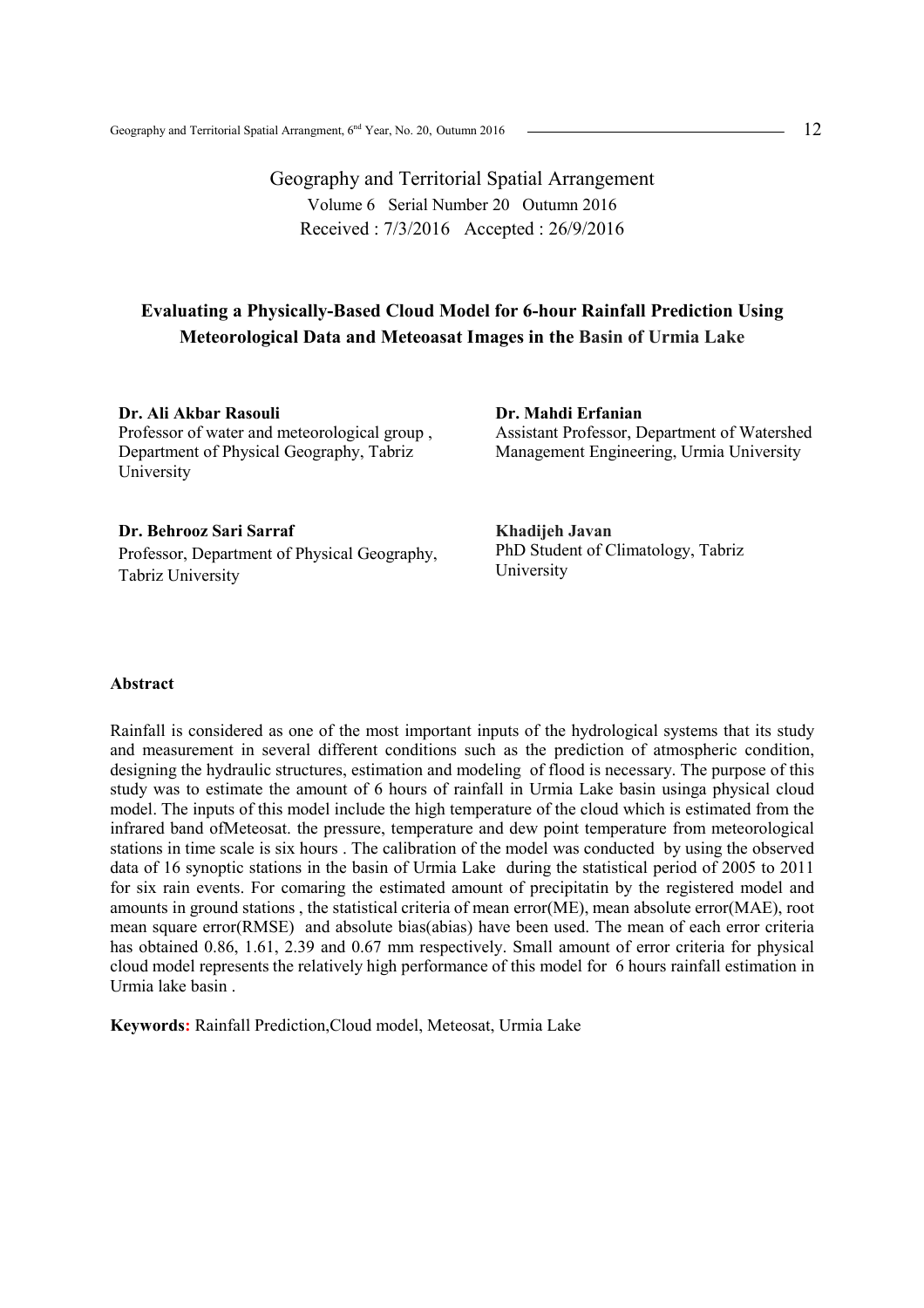Geography and Territorial Spatial Arrangement Volume 6 Serial Number 20 Outumn 2016 Received : 5/3/2016 Accepted : 26/9/2016

# **Analysis The Drought of The Southern Coast of Caspian Sea During The Base and Future Period by Using Downscaling Models (LARSWG and SDSM)**

**Dr. Mohammad Hossein Nassrzadeh**  Professor Assistant and Head of climatology, faculty of Geographical Sciences, kharazmi University

**Elham Ghasemfar**  M.Sc of Climate in environmental planning

## **Masomeh Motamedi**

M.Sc student of environmental hazards , Tehran University

#### **Abstract**

Draught is an event which occurs in all types of climatic conditions. This phenomenon can cause severe damages to thesusceptible areas. Since the drought due to its special features will change the agriculture of the Caspian sea, this phenomenon has been studied in the coastal areas of Caspian sea. The purpose of this study was to evaluate the drought during the base period of 1961-2010 and the future period of 2011-2030 byusing the Standardized Precipitation Index (Z-Value) on five stations of southern coastal of Caspian sea. Daily rainfall data from five stations was obtained to calculate the monthly precipitation and the data from HADCM3 model under B1 and A2 scenario. For downscaling the HADCM3 data, two models of LARS-WG and SDSM were used. Downscaled results Showed that LARS-WG model is better than SDSM for downscaling the precipitation data with less error. LARS WG Model simulation results has estimated that precipitation will increase for February, November and December and it will decrease for the months of August and September, on each of five stations .We Used GIS to mapping the severity of the drought. 3-month SPI- results showed the greatest frequency and severity of droughts during the observation period on Anzali and Rasht stations. During the future, Rasht and Ramsar stations will have the highest intensity of droughts. 6- Months SPI determine the higher frequency on Babolsar, Gorgan, Ramsar Station and severity on Anzali, Rasht and Ramsar have experienced the highest drought. Ramsar, Rasht and Gorgan stations will have higher drought degrees in future. 12 -months SPI results showed the highest intensity was for the Ramsar and anzali, Ramsar, Rasht Anzali, Babolsar will reveale for future. Results indicated periods of normal SPI is more frequently than in any other period of five stations.

**Keywords:** drought,SPI,LARS-WG,SDSM,southern coastal of Caspian sea.